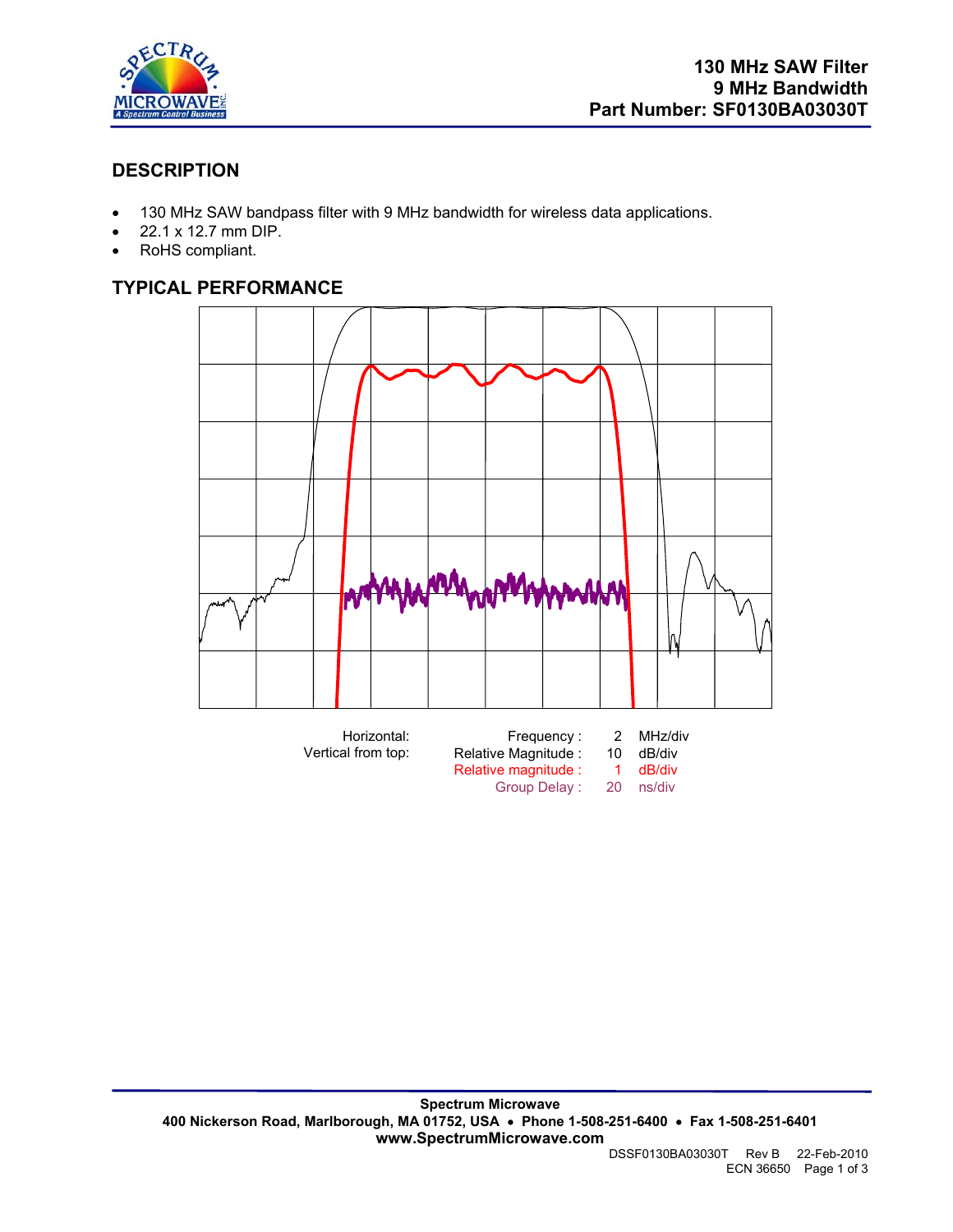

### **SPECIFICATION**

| <b>Parameter</b>                            | Min   | Tvp   | <b>Max</b> | <b>Units</b> |
|---------------------------------------------|-------|-------|------------|--------------|
| Center Frequency (Fc) nominal               |       | 130.0 |            | <b>MHz</b>   |
| Insertion Loss <sup>2</sup>                 |       | 27    | 30         | dB           |
| Amplitude Ripple (over $Fc \pm 4.3$ MHz)    |       | 0.5   | 0.8        | dB p-p       |
| Group Delay Ripple (over Fc ± 4.0 MHz)      |       | 10    | 25         | ns p-p       |
| 1 dB Lower Band Edge <sup>3</sup>           |       | 125.5 | 125.7      | <b>MHz</b>   |
| 1 dB Upper Band Edge <sup>3</sup>           | 134.3 | 134.5 |            | <b>MHz</b>   |
| 38 dB Lower Band Edge <sup>3</sup>          | 123.5 | 123.7 |            | <b>MHz</b>   |
| 38 dB Upper Band Edge <sup>3</sup>          |       | 136.3 | 136.5      | <b>MHz</b>   |
| Rejection (70 to 123.5 MHz) <sup>3</sup>    | 38    | 45    |            | dB           |
| Rejection (136.5 to 210 MHz) $^3$           | 38    | 45    |            | dB           |
| <b>Absolute Delay</b>                       |       | 1.27  |            | us           |
| Source / Load Impedance                     |       | 50    |            | Ω            |
| <b>Temperature Coefficient of Frequency</b> |       | $-18$ |            | ppm/° C      |

Notes: 1. Average of lower and upper 3 dB frequencies (3 dB measured from peak).

- 2. Average loss over Fc +/- 4.0 MHz.
- 3. Measured relative to the insertion loss level.

### **MAXIMUM RATINGS**

| 'Parameter                         | Min   | vlax |     |
|------------------------------------|-------|------|-----|
| Storage Temperature Range          | -40   | 85   |     |
| <b>Operating Temperature Range</b> | $-10$ | 50   |     |
| <b>Operating Input Power Level</b> |       | +10  | dBm |

## **MATCHING CIRCUIT**



Note: External matching components are not required.